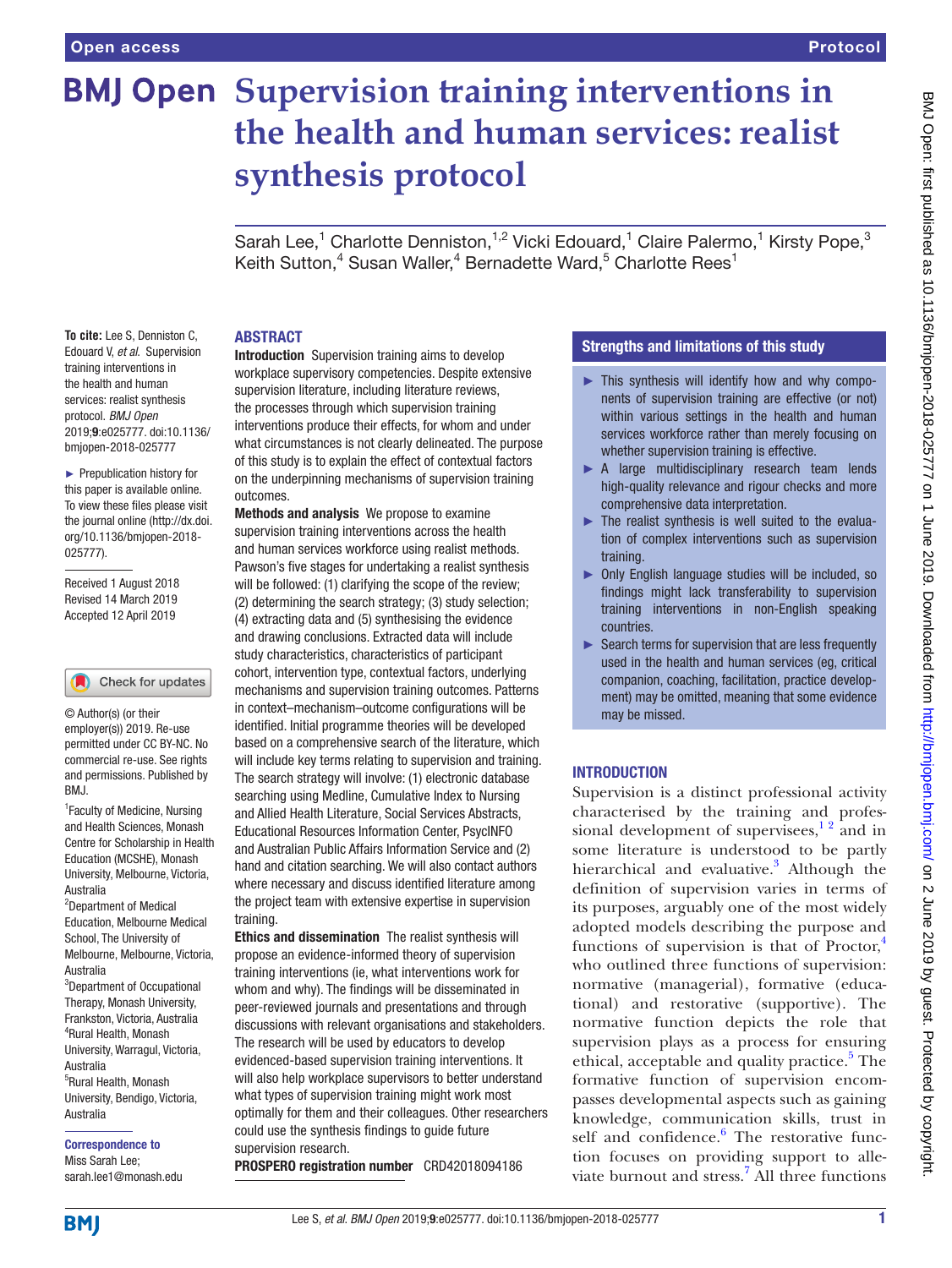highlight supervision as a protective factor in professional practice.<sup>8</sup> Note that Proctor's depiction of supervision has been used in this study to help guide our understanding and definition of supervision.

A guideline for what constitutes effective supervision for both the supervisor and supervisee has been outlined in the literature.<sup>9</sup> Effective supervision has been described to include but is not limited to: supervisees choosing their own supervisors $^{10}$ ; deciding on the most suitable types of supervision (eg, one-to-one or peer group supervision or a combination of both)<sup>11</sup>; establishing a supervision agreement or contract and using a supervision agenda<sup>12</sup>; choosing venues away from supervisees' workplaces to conduct supervision sessions; having an optimal meeting length and frequency (eg, at least 1 hour every 4 weeks) $^{13}$ ; using effective communication and feedback $14$ ; facilitating reflective practice; use of more than one mode for distance supervision; building a positive supervisory relationship (eg, one that is positive, supportive, trustworthy, non-judgmental and encouraging)10 12; separating clinical supervision from line management; undertaking training in supervision and evaluating supervision (either through formal or informal methods) $915$ 

Effective supervision is that which has positive outcomes across all levels of an organisation, $16$  including for the client/patient (eg, improved client/patient outcomes) and the organisation as a whole (eg, improved standards and quality of service delivery). $\frac{9}{12}$  Benefits of effective supervision for practitioners include developing capability and knowledge, $^{17}$  reducing burnout<sup>18</sup> and assisting practitioners to cope better with their work and workplace.<sup>13</sup> When conducted effectively, supervision can provide an opportunity for practitioners to reflect on their practice and establish new approaches to supervision.<sup>9</sup> While effective supervision and its outcomes have been clearly delineated in the literature, $\frac{19-21}{2}$  the same attention has not been afforded to what constitutes effective training for supervisors. $2^{22}$ 

This realist synthesis protocol focuses on supervision practised in both the broad domains of health and human services given that it is part of a broader programme of research investigating supervision training in these wideranging settings including: health, housing, children services, youth and family services, alcohol and drug services and mental health. Although Proctor's model of supervision has been used to guide our understanding of supervision in the health and human services, any outcomes of supervision training will be explored in this study including both positive and negative outcomes at individual, interpersonal and organisation levels. What follows is a brief outline of: (1) the characteristics of supervision within these settings and (2) the different modes of supervision training commonly implemented to support supervisors within these settings.

# Supervision in the health and human services

Literature within health and human services predominately describes supervision as an educative process. For

the most part, the literature embraces the formative and restorative functions of Proctor's model, thereby characterising supervision as both a platform for practitioners to develop knowledge and a method of professional support.<sup>18</sup><sup>23</sup> However, within mental health settings, the normative function of supervision is typically privileged, with supervision considered as an important factor in ensuring staff ability and enabling best practice outcomes for consumers and carers. $24$  Other allied health professions, such as physiotherapy and speech therapy, report using discipline-specific supervisory models for a combination of normative, formative and restorative functions.10 25 26

In terms of the human services workforce, in some areas of the workforce like alcohol and other drug services, the empirical evidence for the function of supervision is sparse.<sup>27</sup> Supervision for human services workers appears more complex due to the vast array of diverse settings in which these professionals work. Consequently, there seems to be a multiplicity of definitions, models and applications of supervision within this literature,  $28\frac{29}{9}$  mirroring the broader supervision literature discussed above.

# Supervision training

Supervision training is a common way to support supervisors and prepare them for their supervisory roles within health and human services. Supervision training is typically a process for enhancing supervisor behaviour to improve the outcomes of the supervisory process.<sup>30 31</sup> Current literature suggests that there is a variety of training methods used to support the development of effective supervisors.32 33 Supervision training can be in the form of formal training (eg, face-to-face or online workshops and/or seminars), training received informally (eg, role modelling and observation) and/ or self-directed learning (eg, guided reading).<sup>33</sup> Supervisors typically receive little or no formal training for their supervision role and little is known about how supervisors acquire knowledge and aptitude in the supervisory role.<sup>33</sup> Supervisor training is rarely empirically or theoretically grounded,<sup>3</sup> and it appears that most professionals learn supervisor skills by assimilating their own experiences as supervisees or through informal methods (eg, observation). The process of learning to be a supervisor therefore often occurs by default.<sup>34</sup>

Inadequate attention to supervision outcomes, supervision training and supervision research, however, has started to raise concerns about the quality of supervision delivered across a number of different disciplines.<sup>27 35-37</sup> The assumption that experience as a practitioner or a supervisee translates into becoming an effective supervisor is, of course, erroneous. $38$  Indeed, there is a distinction between practitioner skills and supervisor skills,  $33$  and specific training to develop supervisory skills is crucial.

While there is broad understanding about what constitutes effective supervision,<sup>19–21</sup> little attention has been paid to what constitutes effective training of supervisors.<sup>2</sup> <sup>22</sup> Therefore, insufficient clarity still exists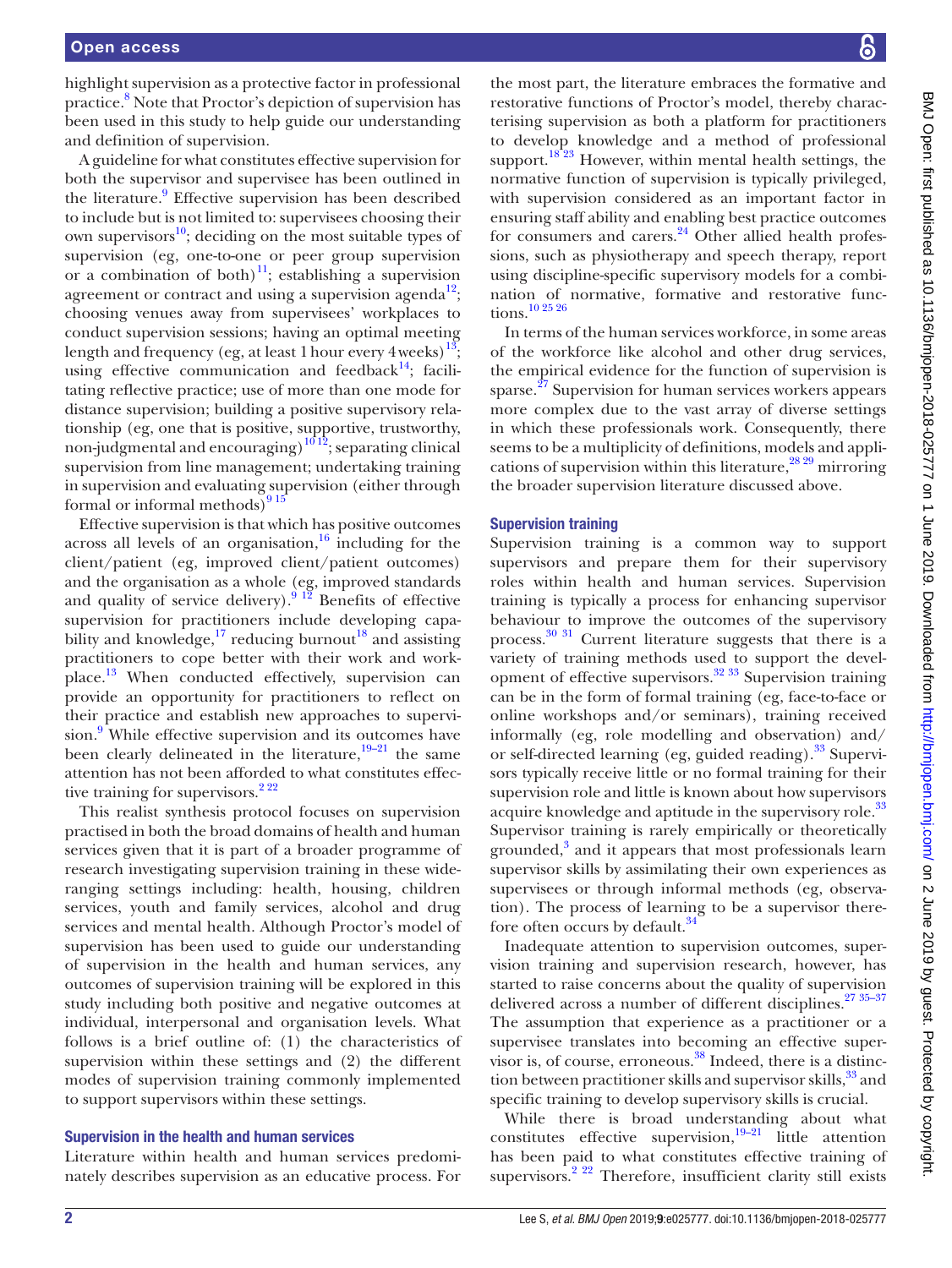regarding how supervisors should be trained to become effective supervisors.<sup>33</sup> It has been said that 'research on the effectiveness of supervision training remains virtually non-existent'(p219). $39$ 

Three reviews (two systematic, one narrative) regarding supervision training have been published since  $2004$ ,<sup>33 38 40</sup> and these provide a useful starting point to understand supervision training. First, Gonsalvez and Milne<sup>38</sup> conducted a narrative review of clinical supervision training changes in professional psychology within Australia, both examining and addressing solutions to emerging problems. Gonsalvez and Milne identified a need for better regulation of supervisory practice within psychology and recommended that supervisory practice be supported with enhanced development of resources (eg, manuals, workbooks and better psychometric tools to evaluate supervisory processes). Second, Milne *et al*<sup>33</sup> conducted a systematic review of controlled trials of supervision interventions and found clear empirical support for supervisor training; training which when effective could help to bridge the gap between policy and practice and ensure that therapies within the mental health field are implemented with fidelity. This review also helps us to understand the complexity and diversity of supervisor training. For example, they found 56 supervisor-training methods were used across the 11 studies reviewed. Training methods included workshops, role play, modelling, guided reading, direct observation and/or teaching (through verbal instruction). Finally, Tsutsumi's<sup>40</sup> systematic review, including seven controlled studies assessing the effect of supervisor training on the mental health of subordinate workers, proposed an evidenced-based guideline for supervisor training, which included: what training content should include, the aim (eg, behaviour modification among supervisors), frequency of training (ie, yearly) and the target population for training (eg, all supervisors). The guideline aimed to improve the mental health of workers by ensuring that all supervisors were trained and would therefore be better equipped to support the mental health of their workers.

While these reviews have made a helpful start in illustrating what effective supervision training can look like, they have their limitations. For example, these reviews do not include recently published papers (ie, papers published from 2010 onwards), they only include a small number of papers (ie, two systematic reviews with 7 and 11 controlled studies, respectively,  $33\frac{40}{3}$  and one narrative review which did not clearly indicate the number of papers reviewed).38 Additionally, these previous reviews tend to focus either on the mental health setting only or on supervisory support for workers' mental health, thereby failing to explore supervision training across a diverse range of health and human services professions. Furthermore, none of these reviews explore the extent to which supervision training interventions produce their effects, how, for whom and under what contexts. Therefore, the synthesis described in this protocol aims to address this gap in knowledge. Using a realist approach, this study will allow interpretability of findings across different contexts and will address the question of what supervision training interventions work, for whom, under what circumstances, how and why.

# Realist synthesis methodology

Traditional methodological approaches to evaluating interventions, such as randomised controlled trials, are orientated towards conceptually simple questions of causality such as: 'is this intervention effective or not?' Such a question of causality tends to be better suited to clinical treatments rather than complex health and education interventions such as supervision training. Realist methodology, therefore, is being used increasingly to study the workings of complex health and education interventions.41–46 Realist approaches privilege context in the evaluation of interventions. For example, a realist approach acknowledges that an intervention that works well within any given healthcare service (eg, supervision training for doctors) may not work well within a human service setting in the community (eg, supervision training for housing or child protection professionals). Therefore, understanding contextual variation and how this impacts the effectiveness (or otherwise) of an intervention is crucial to the development and implementation of complex interventions. This review will be underpinned by scientific realism, which is a logic of inquiry that generates distinct research strategies and uses research methods and techniques within these to ascertain an in-depth understanding of causality. $47$  Such realism will help us to unpack and synthesise hidden mechanisms at play within primary studies, thus allowing us to gain deeper understandings about how supervision training as a complex programme works or fails to work and why in our chosen different settings.<sup>38</sup>

# Study aim and research questions

This study aims to address the ways in which supervision training interventions impact and influence supervisory practice, for whom and under what circumstances, how and why. The research questions for this realist synthesis protocol are as follows:

- 1. In what ways do supervision training interventions enable or inhibit successful supervision, for whom and in what contexts?
- 2. What are the key mechanisms that influence supervision training outcomes?

#### Methods and analysis

The protocol for this review is registered with the International Prospective Register for Systematic Reviews (PROSPERO).

#### Study design

This study will be guided by Pawson's<sup>46</sup> five stages for conducting a realist review: (1) clarifying the scope of the review; (2) determining the search strategy; (3) study selection; (4) extracting data and (5) synthesising the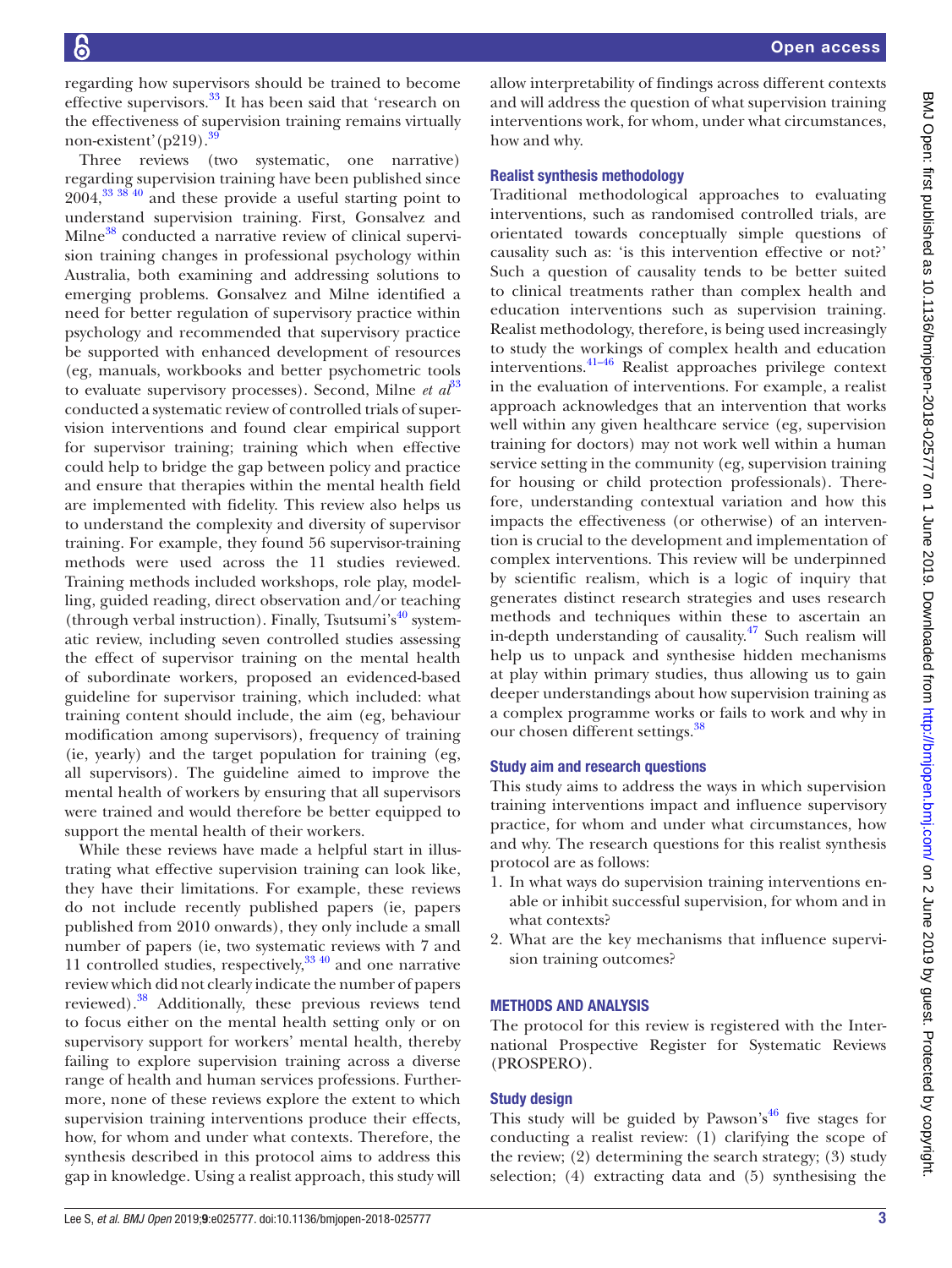evidence and drawing conclusions. Although presented in a linear way here, the review process is iterative in nature and therefore may not follow this process precisely. The findings of this synthesis will be written up according to the Realist and MEta-narrative Evidence Synthesis: Evolving Standards (RAMESES) publication standards for realist syntheses.48

# Clarifying scope of the synthesis/Identify existing theories

The first stage of our realist synthesis will be to (a) refine the purpose of the synthesis and (b) identify any key theories to be explored. The research team, with the help of a medical librarian, will refine the purpose and identify any key theories through first scoping the current supervision training literature. This will involve creating a matrix identifying existing primary literature, literature reviews, search terms and their synonyms. The lead author will work with the medical librarian to run pilot searches through several databases to test search terms, Boolean operators and proximity searching. These pilot searches will be used to help refine the research questions based on any gaps in knowledge in the empirical literature. This scoping exercise will help in starting to identify the circumstances for supervision training use and the nature of supervision training in the health and human services workforces. While this scoping exercise may start to identify initial programme theories about how and why interventions work (or fail to work) and in what contexts, we anticipate developing programme theories through later stages of our realist synthesis (for example, see 'extraction' later).

# Search strategy

A comprehensive search of the literature will be conducted in Medline (Ovid), Cumulative Index to Nursing and Allied Health Literature Plus (Ebsco), Scopus, PsycINFO (Ovid), Australian Public Affairs Information Service (Informit), Social Services Abstracts (ProQuest) and Educational Resources Information Center (ProQuest) by the lead author, with input from a medical librarian and coauthors. We do not plan to limit our searches by date. Citations and reference lists of included studies will be checked to identify additional relevant studies.

An extensive range of search terms relating to 'supervisors' or 'supervision' and 'training' (table 1) will be tested and combined with proximity searching, Boolean operators, truncations and asterisks. An example of a Medline (Ovid) search strategy is included in box 1.

Searches will be adapted to account for the different functions of each database (see box 1 for an illustrative Medline search).

# Study selection

Initial assessment of relevance will be carried out by multiple researchers. Titles and/or abstracts of studies retrieved using the search strategy, and those from additional sources against preliminary inclusion criteria, will be reviewed using the platform Covidence.

| Search terms to be used for the databases<br>Table 1 |                            |
|------------------------------------------------------|----------------------------|
| <b>Supervisor terms</b>                              | <b>Training terms</b>      |
| Supervisor*, Supervision                             | Education                  |
| Practice educator*                                   | Professional development   |
| Clinical educator*                                   | Educating                  |
| Mentor, Mentoring, Mentors                           | <b>Faculty development</b> |
| Trainer*                                             | 'Train the trainer*'       |
| Fieldwork educator*                                  | Personal development       |
| Instructor                                           | CPD                        |
| Preceptor, preceptors                                | Workshop                   |
| Placement educator                                   |                            |
| Clinical teacher*                                    |                            |
|                                                      |                            |

\*This symbol is used to search for both plural and non-plural, for example, trainer\* would search for both trainer and trainers.

The inclusion criteria for studies are as follows: (1) directly relate to one or more of the research questions; (2) relate to the following populations: health, housing, children services, youth and families services, alcohol and drug services and mental health disciplines within the health and human services workforces; (3) directly relate to supervision training interventions; (4) literature must be written in the English language; and (5) should be primary research and peer-reviewed articles only. Note that while we decided to include only peer-reviewed articles in our synthesis rather than grey literature (due to the vast literature on supervision training), we intend to employ grey literature to make sense of our synthesis findings, plus we intend to use grey literature for a subsequent realist evaluation of a supervision training programme. The key exclusion criterion is literature relating to research supervision training interventions.

The relevance of an article will be judged against the synthesis questions and in terms of whether papers can contribute to theory building.<sup>48 49</sup> A second independent researcher will check any ambiguities at this stage (ie, articles selected as 'maybe' in Covidence). After relevance

# Box 1 An illustrative Medline search

(supervisor\* OR mentors OR mentor OR mentoring OR instructor\* OR placement educator\* OR practice educator\* OR trainer\* OR preceptor OR preceptors OR clinical teacher\* OR clinical educator\* or fieldwork educator\*) ADJ3 (training OR education OR educating OR workshop\*) OR

Supervision ADJ (training OR education OR educating OR workshop\*) OR

'train the trainer\*' OR

(professional development OR faculty development OR personal development OR CPD) ADJ3 (supervisor\* OR mentors OR mentor OR mentoring OR instructor\* OR placement educator\* OR practice educator\* OR trainer\* OR preceptor OR preceptors OR clinical teacher\* OR clinical educator\* OR fieldwork educator\*)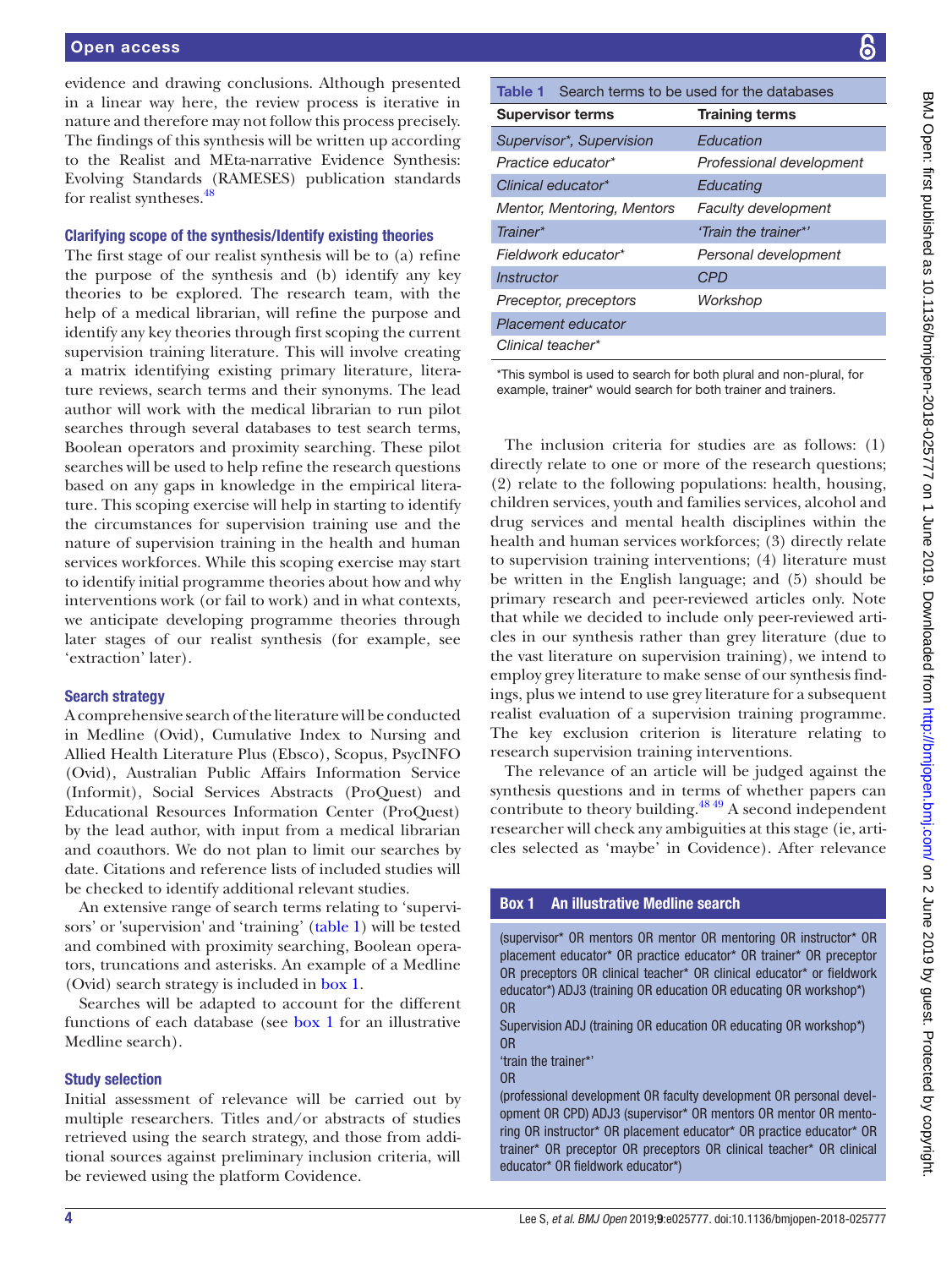

Figure 1 PRISMA diagram for realist synthesis of supervision training interventions. APAIS, Australian Public Affairs Information Service; CASP, Critical Appraisal Skills Programme; CINAHL, Cumulative Index to Nursing and Allied Health Literature; ERIC, Educational Resources Information Center; MERSQI, Medical Education Research Study Quality Instrument; PRISMA, Preferred Reporting Items for Systematic Reviews and Meta-Analyses.

checks, the full text of the remaining articles will then be retrieved and independently assessed for rigour (researchers will ask, 'are the methods used to generate data credible and trustworthy?').<sup>49</sup> Multiple researchers will check rigour using either the Medical Education Research Study Quality Instrument (for quantitative studies) 50 51 or the Critical Appraisal Skills Programme qualitative checklist (for qualitative or mixed methods studies)<sup>52</sup>. Any disagreements over eligibility based on quality will be resolved through discussion between the researchers, and if this is not possible, an extra reviewer will be brought in to adjudicate. Double checking will be carried out and discussed for approximately 5% of included and excluded papers at the relevance stage and 10% of the included and excluded papers at the rigour stage for quality control purposes. $53$  The assessment of eligibility for inclusion will be an iterative process as the synthesis progresses and new or refined elements of theory may be required to explain different aspects of the developing theory/theories. Figure 1 outlines the Preferred Reporting Items for Systematic Reviews and Meta-analysis (PRISMA) process for study selection. The PRISMA diagram will be employed to allow for a clear articulation of the systematic process for this literature review.

#### Extracting data

An Excel spreadsheet will be used to document the extracted data from included studies. Given that this study is following a realist synthesis method, the extracted data will include: study characteristics (eg, publication year, study methodology, etc); types of participants; intervention characteristics (eg, workshop, reflective practice, seminar, etc); contexts (eg, study setting); mechanisms and outcomes and any Context-Mechanism-Outcome (CMO) configurations (CMOCs). A team of reviewers will extract data with a minimum of 10% of the papers being double checked, with any discrepancies being resolved through discussion (with a different reviewer if necessary).

The researchers will first go through the full text of each selected paper adding e-notes identifying sections of text that may be interpreted as functioning as contexts, mechanisms, outcomes and any CMOCs for each supervision training intervention. Inspired by other realist syntheses, $49$  we aim to answer structured questions as part of this extraction process: (1) interpretation of meaning (eg, does the relevant text provide sufficient data that could be interpreted as operating as contexts, mechanisms and/or outcomes?); (2) judgements about possible CMOCs (eg, what is the partial or complete CMOC for the relevant text? Is this CMOC found elsewhere in the same or other documents?) and (3) interpretations about programme theory/theories (eg, how does this partial or full CMOC interplay with developing programme theory/theories?). This extracted data will then be transferred to the Excel spreadsheet, thus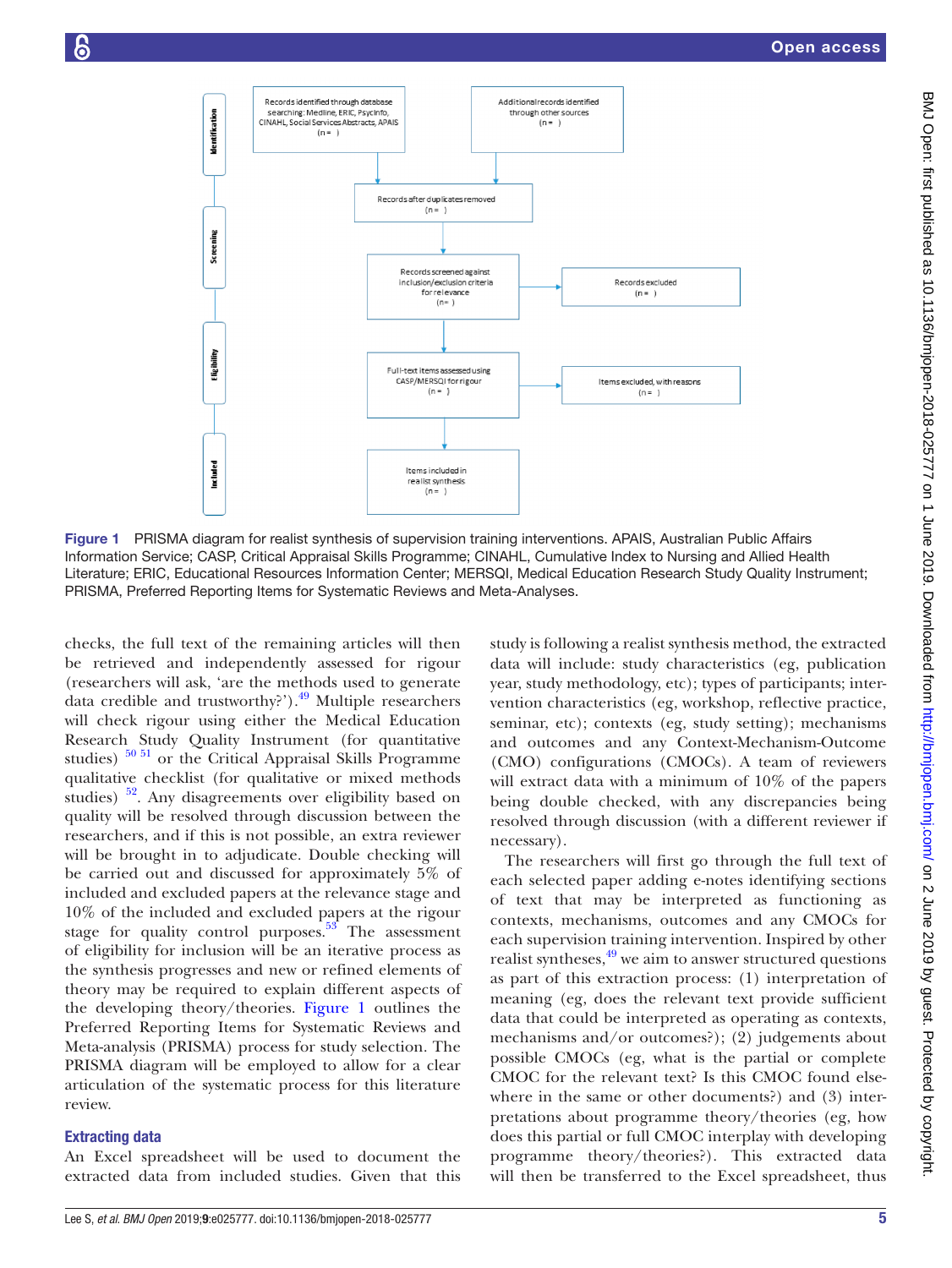collating CMOs and CMOCs both within and across the sample of papers.

It is acknowledged that some articles may not fully describe or provide interventional components or contexts sufficiently, thereby not fully answering the research questions. To elicit this relevant but unpublished information, the research team will contact the study authors to request detailed information on certain aspects of interventions, particularly information on contextual factors and mechanisms that have not been reported. Such information will be added to the extraction spreadsheet if made available to authors.

#### Synthesise findings and draw conclusions

An Excel spreadsheet will be used to manage the data, the researchers employing realist logic analysis to interpret the data to make inferences about CMOCs and synthesise the findings. Here, we will look for any patterns across the included papers in terms of recurrent CMOCs (so-called 'demi-regularities').<sup>41</sup> This team-based analysis process will enable discussion of the data between researchers to allow further examination and the development of initial programme theory/theories. The process of synthesis will include: (1) comparison of findings from different studies; (2) using findings from studies to address the purpose(s) of the synthesis; (3) seeking both confirmatory and contradictory findings; (4) beginning refinement of programme theories in light of evidence and; (5) disseminating the review with findings, conclusions and recommendations. $47$  It is worth highlighting here that while we plan to develop initial programme theories through this realist synthesis, we will be primarily testing and modifying these initial programme theories through a subsequent realist evaluation of an Australian supervision training programme for health and human services workers.

#### Patient and public involvement

Given that this paper is a protocol for a realist synthesis of supervision training interventions, patients and the public were not involved in the design of the synthesis nor will they be involved in conducting and disseminating the synthesis.

#### Potential limitations of the realist synthesis

We acknowledge several potential limitations of the proposed realist synthesis. First, while we plan to review supervision training literature from both health and human services aligned with our funding, we recognise that these settings are wide ranging, meaning that our interpretation of context is likely to be challenging. Second, while we will pilot and refine search terms, Boolean operators and proximity searching with the assistance of a medical librarian, we will inevitably omit terms associated with supervision and/or training, for example, critical companion, coaching, facilitation and practice development, meaning that some important evidence may be missed. Third, while we have decided to include

only peer-reviewed papers due to the vast supervision training literature, we realise that this excludes potentially important non peer-reviewed grey literature that could facilitate the development of initial programme theory/theories. Finally, while we have decided to employ rigour checking as part of our screening/eligibility stages like other researchers, $42 \frac{43 \frac{45}{10}}$  we know that some realist scholars do not advocate employing measures of rigour.<sup>54</sup> While our rigour checking will help to reduce the amount of literature to be synthesised, we will prioritise the realist relevance of papers and how they can contribute to theory building.

#### Ethics and dissemination

Ethics approval is not required for this study as it pertains to a review of existing evidence. The findings of this synthesis will be documented using the RAMESES publication standards for realist syntheses.<sup>48</sup> We expect to disseminate findings via a peer-reviewed journal article, conference presentation(s) and a report to the Victorian Department of Health and Human Services, Australia as the project funding body. The findings have the potential to benefit multiple stakeholders involved in developing, implementing and receiving supervision training, plus they can be used to facilitate continuous quality improvement of supervision training interventions and guide further supervision training research in the health and human services professions.

Twitter Sarah Lee @MissSarahLLee and Charlotte Rees @charlreessidhu

Acknowledgements The authors would like to thank Anne Young, Medicine, Nursing and Health Sciences Librarian from the Hargrave-Andrew Library, Monash University, for her assistance in the development of the search strategy and conduct of the searches.

Contributors All authors contributed to the protocol development. SL carried out the initial scoping exercise, while SL and CD wrote the first draft of the manuscript, SL, CP and CR made significant revisions to the manuscript. All iterations of the manuscript were checked by VE, KP, KS, SW and BW who critically reviewed and refined the protocol further. All authors approved the final protocol. SL has been conducting this synthesis as part of a PhD, with CR and CP as her supervisors. CR is the principal investigator of the study.

Funding Monash University acknowledges the support of the Victorian Government.

Competing interests None declared.

Patient consent for publication Not required.

Provenance and peer review Not commissioned; externally peer reviewed.

Open access This is an open access article distributed in accordance with the Creative Commons Attribution Non Commercial (CC BY-NC 4.0) license, which permits others to distribute, remix, adapt, build upon this work non-commercially, and license their derivative works on different terms, provided the original work is properly cited, appropriate credit is given, any changes made indicated, and the use is non-commercial. See: http://creativecommons.org/licenses/by-nc/4.0/.

#### **REFERENCES**

- 1. Falender CA, Cornish JA, Goodyear R, *et al*. Defining competencies in psychology supervision: a consensus statement. *J Clin Psychol* 2004;60:771–85.
- 2. Falender CA, Shafranske EP. *Clinical supervision: a competencybased approach*. Washington, DC: American Psychological Association, 2004.